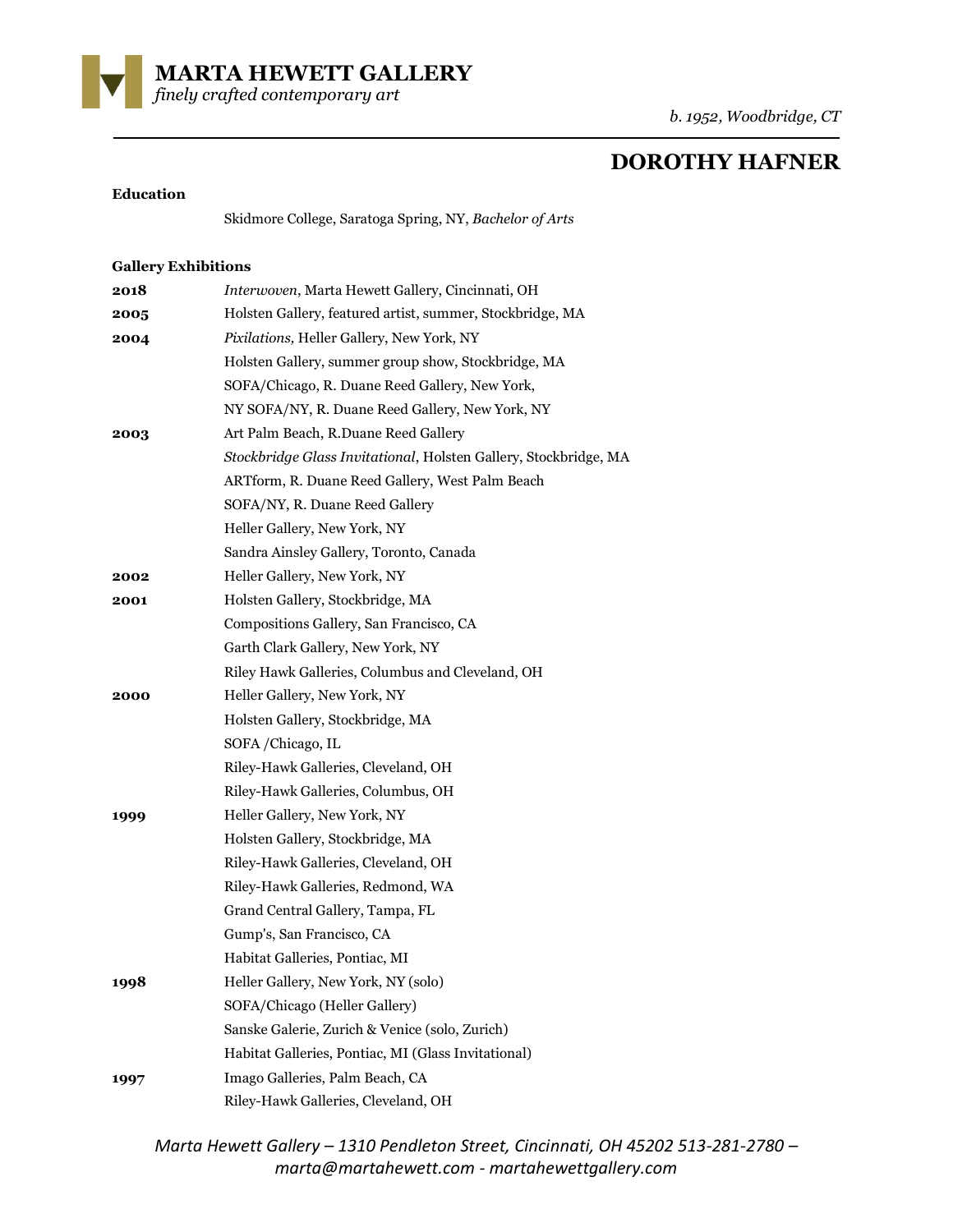|      | Morgan at Mendelsohn, Pittsburgh, PA                 |  |
|------|------------------------------------------------------|--|
| 1996 | Heller Gallery, New York                             |  |
|      | Imago Galleries, Palm Desert, CA                     |  |
| 1995 | Heller Gallery, New York, (solo)                     |  |
|      | Sanske Galerie, Zurich, (solo)                       |  |
|      | Barovier Galerie, Venice, Italy                      |  |
|      | SOFA/Chicago (Heller Gallery)                        |  |
|      | Wheaton Village/Collector's Weekend (Heller Gallery) |  |
| 1989 | Caplan/Duval, Montreal (solo)                        |  |
|      | Rosenthal Design Showroom, Dania, FL, (solo)         |  |
| 1987 | Sybil Kahn Gallery, Kansas City, MO (solo)           |  |
|      | Nessa Galois, Miami, FL, (solo)                      |  |
| 1986 | Rosenthal Studio Haus Gallery, Amsterdam (solo)      |  |
|      | Rosenthal Studio Haus Gallery, Bonn (solo)           |  |
| 1985 | The Ginza Art Space, Tokyo, (solo)                   |  |
|      | Rosenthal Studio Haus Gallery, Berlin, (solo)        |  |
|      | Elan Home Fashion, Trump Tower, New York, (solo)     |  |
|      | Rosenthal Studio Haus Gallery, Dusseldorf            |  |
| 1984 | Rosenthal Studio Haus Gallery, Stockholm, (solo)     |  |
|      | Caroline Lee Gallery, San Antonio, (solo)            |  |
|      | Rosenthal Studio Haus Gallery, Copenhagen, (solo)    |  |
|      | Rosenthal Studio Haus Gallery, Munich, (solo)        |  |
| 1983 | Dorothy Weiss Gallery, San Francisco, (solo)         |  |
|      | Martha Schneider Gallery, Chicago, (solo)            |  |
|      | By Design, Minneapolis, (solo)                       |  |
|      | Rosenthal Studio Haus Gallery, Hamburg, (solo)       |  |

## **Museum Exhibitions**

| Contemporary Glass: Chihuly and Beyond, New Britain Museum, New Britain, CT<br>2008                   |
|-------------------------------------------------------------------------------------------------------|
| New and Never Shown Before", Racine Art Museum, Racine, WI                                            |
| Viva Vetro! Glass Alive! Venice and America, 1950-2006, 1950-2006, Carnegie Museum of Art,<br>2007    |
| Pittsburgh, PA                                                                                        |
| Women Ceramists from the Permanent Collection, 1900-2006, Brooklyn Museum, Brooklyn, NY               |
| Contemporary Glass Masters, Everhart Museum, Scranton, PA<br>2006                                     |
| The Italian Influence in Contemporary Glass", Corning Museum of Glass, Corning, NY and NYC<br>2004    |
| Masters of Contemporary Glass (working title), Berkshire Museum of Art, Pittsfield, MA<br>2003        |
| Trial by Fire: CONTEMPORARY GLASS, Florida State University Museum of Fine Arts,                      |
| Tallahassee, FL                                                                                       |
| US DESIGN, 1975-2000, Denver Art Museum, Denver, CO (traveling)<br>2002                               |
| Women Designers in the USA, 1900-2000: Diversity and Difference, Bard Graduate Center for the<br>2000 |
| Decorative Arts, New York, NY                                                                         |
| Alan Chasanoff Ceramic Collection, Mint Museum of Craft & Design, Charlotte, NC                       |
| Tabletop to TV Tray: China & Glass in America 1880-1980, Dallas Museum of Art, TX, and                |
| Newark Museum, NJ (traveled)                                                                          |
| Clearly Inspired; Contemporary Glass and Its Origins, Tampa Museum of Art, FL, (traveled)<br>l999     |
| Marta Hewett Gallery - 1310 Pendleton Street, Cincinnati, OH 45202 513-281-2780 -                     |
|                                                                                                       |

*marta@martahewett.com - martahewettgallery.com*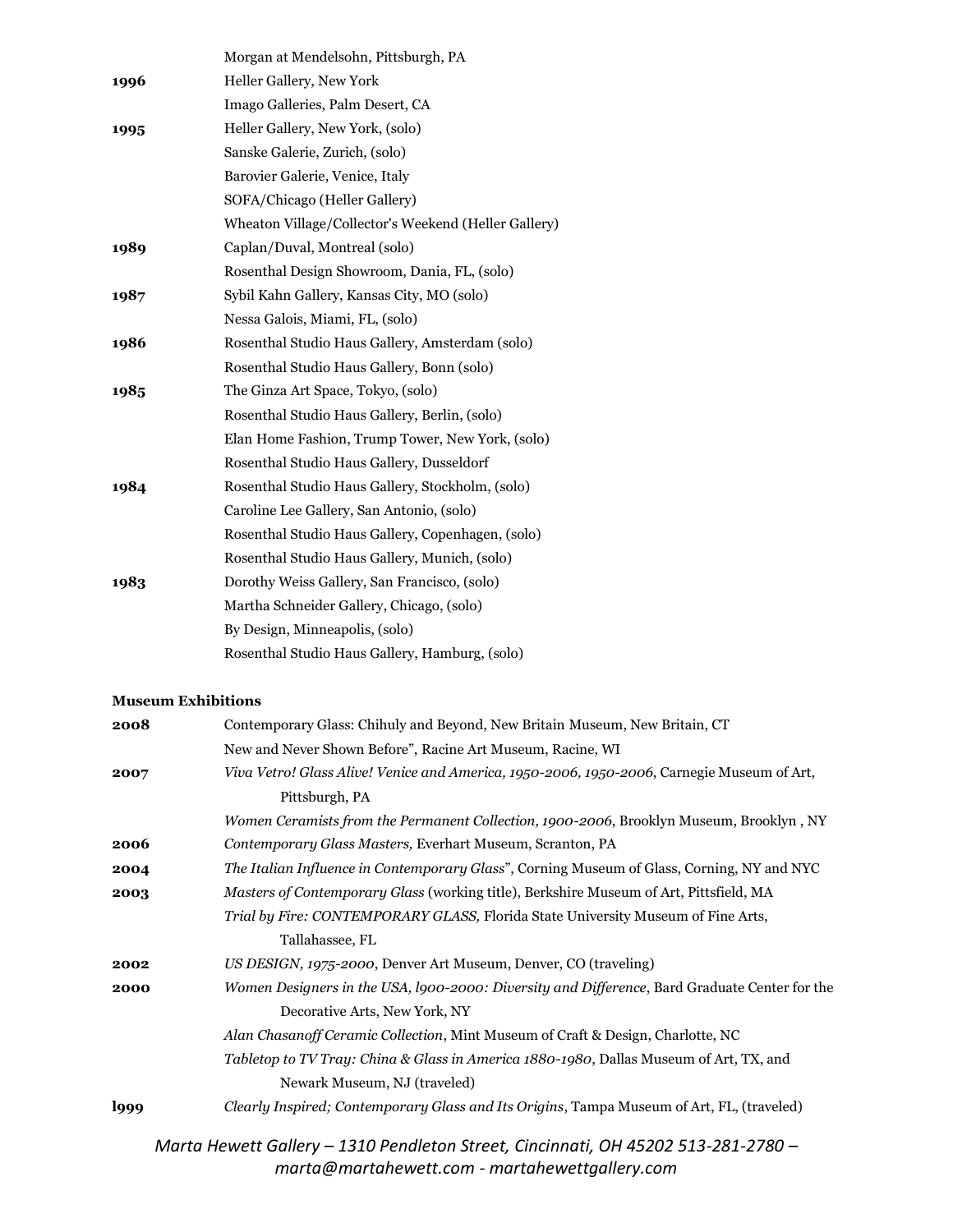| <b>l996</b>        | New Glass Review, 1996, Corning Museum of Glass, Corning, New York 1995                       |
|--------------------|-----------------------------------------------------------------------------------------------|
|                    | Wit and Delight, Musee des Arts Decoratifs, Montreal (traveled)                               |
| 1992-94            | More Than One: Contemporary Studio Production, American Craft Museum,                         |
|                    | New York (traveled)                                                                           |
| 1990-93            | Art That Works: Decorative Arts of the '80s, Crafted in America, traveling exhibition org. by |
|                    | Art Services Intl., Alexandria, VA (traveled)                                                 |
| 1989-91            | Design USA, traveling exhibition org. by U.S. Information Agency (traveled)                   |
| 1987-89            | "American Ceramics Now, Everson Museum of Art, Syracuse (traveled)                            |
| 1989               | Fragile Blossoms, Enduring Earth: the Japanese Influence on American Ceramics,                |
|                    | Everson Museum of Art, Syracuse (1989), traveled to American Craft Museum, New York           |
|                    | Surface and Form," National Museum of Ceramic Art, Baltimore                                  |
|                    | Third National Ceramic Invitational, Canton Art Institute, Ohio "Contemporary Cups,"          |
|                    | Univ. of Oregon Museum of Art (traveled to l2 venues in U.S.)                                 |
|                    | Surface and Form, A Woman's Perspective, Muchenthaler Cultural Center, Fullerton, CA 2        |
| 1987               | International Ceramics Festival '86, Mino, Japan                                              |
|                    | Functional Glamour, Museum voor Hedendaagse Kunst, Hertogenbosch, Netherlands                 |
|                    | Clay Feats, Snug Harbor Cultural Center, Staten Island, NY                                    |
| 1986               | Craft Today: Poetry of the Physical, American Craft Museum, New York (traveled)               |
|                    | Design in America, traveling exhibition org. by U.S. Information Agency                       |
|                    | Clay: Everyday Plus Sunday, John Michael Kohler Art Center, Sheboygan, WI                     |
| 1984               | Design in the Service of Tea, Cooper Hewitt Museum, New York                                  |
| 1983-85            | Soup, Soup, Beautiful Soup, traveling exhibition org. by the Campbell Museum,                 |
|                    | Camden, NJ                                                                                    |
| 1983               | Continuous Contemporary Pattern, Cooper Hewitt Museum, New York                               |
|                    | Ornamentalism: The New Decorativeness in Architecture and Design,                             |
|                    | Hudson River Museum, Yonkers, NY (traveled)                                                   |
|                    | Craft: An Expanding Definition, John Michael Kohler Art Center, Sheboygan, WI                 |
| 1982-84            | Ancient Inspirations/Contemporary Interpretations, traveling exhibition org.                  |
|                    | by Roberson Center for Arts, Binghamton, NY                                                   |
| 1982               | Pattern: An Exhibition of the Decorated Surface, American Craft Museum, New York (traveled)   |
| 1980-82            | For the Table top," American Craft Museum, New York (traveled)                                |
|                    | American Porcelain: New Expressions in an Ancient Art, Renwick Gallery, Smithsonian Inst,     |
|                    | Washington, DC (traveled)                                                                     |
| 1981               | Function and Ritual, Museum of Art, RI School of Design, Providence                           |
| 1977-79            | El Paso Designer Craftsman Biennial, El Paso Museum of Art, TX                                |
| <b>Collections</b> |                                                                                               |
|                    | Victoria & Albert Museum, London                                                              |
|                    | Corning Museum of Glass, Corning, NY                                                          |
|                    | Mint Museum of Art, Charlotte, NC                                                             |
|                    | Los Angeles County Museum Victoria & Albert Museum, London                                    |
|                    | Museum fur Kunst und Gewerbe, Berlin                                                          |
|                    | Museum voor Hedendaagse Kunst, Hertogenbosch, the Netherlands                                 |
|                    | Museum of Arts and Design, New York                                                           |
|                    | Montreal Museum of Fine Arts, Montreal, Canada, (Liliane and David M. Stewart Collection)     |
|                    | Hought Callegy 1210 Bandleton Street Cincinnati OH 15202512 201 2700                          |

*Marta Hewett Gallery – 1310 Pendleton Street, Cincinnati, OH 45202 513-281-2780 – marta@martahewett.com - martahewettgallery.com*